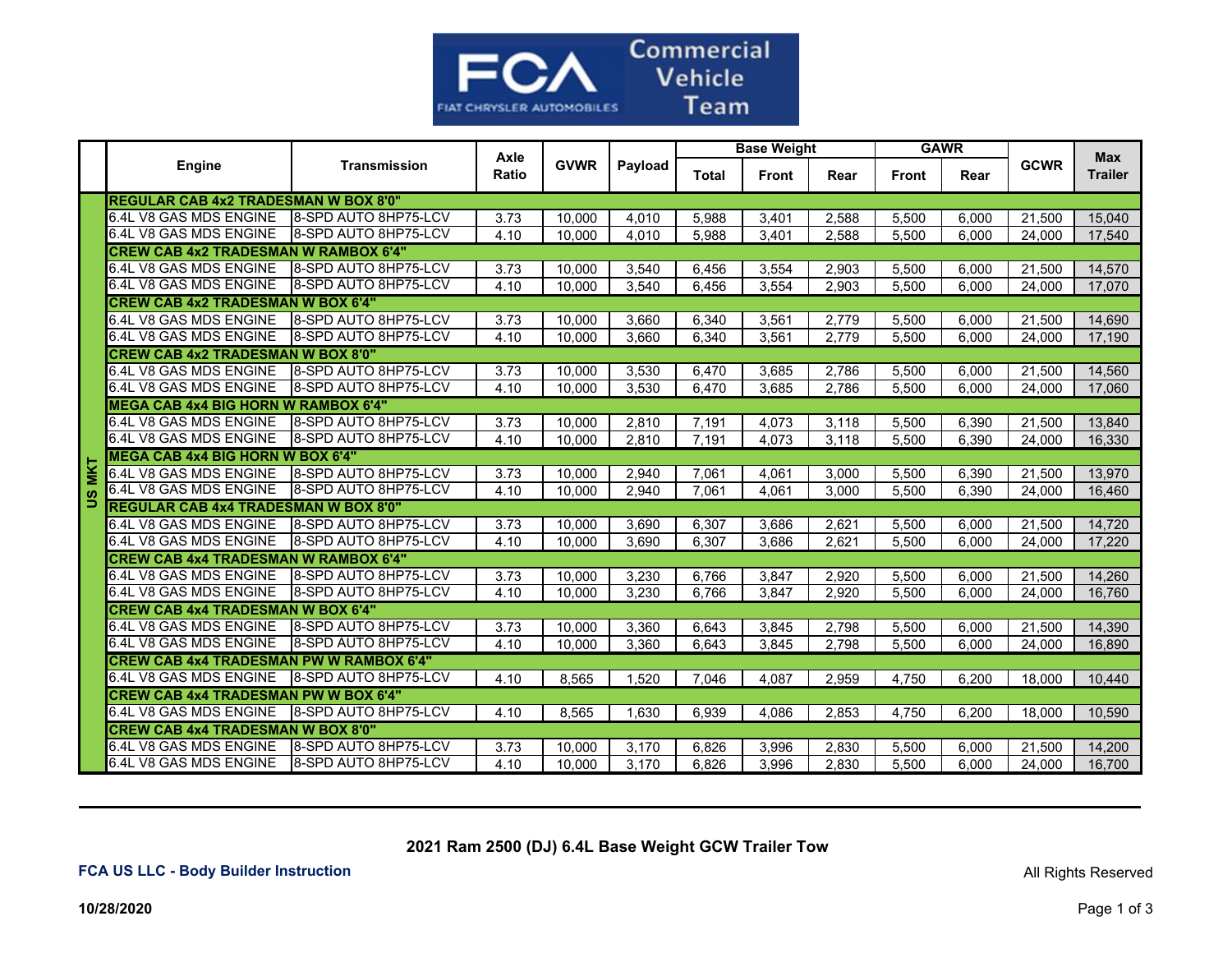

|             |                                             |                             |               |             | Payload | <b>Base Weight</b> |              |       | <b>GAWR</b>  |       |             |                       |  |
|-------------|---------------------------------------------|-----------------------------|---------------|-------------|---------|--------------------|--------------|-------|--------------|-------|-------------|-----------------------|--|
|             | Engine                                      | <b>Transmission</b>         | Axle<br>Ratio | <b>GVWR</b> |         | <b>Total</b>       | <b>Front</b> | Rear  | <b>Front</b> | Rear  | <b>GCWR</b> | Max<br><b>Trailer</b> |  |
|             | <b>REGULAR CAB 4x2 TRADESMAN W BOX 8'0"</b> |                             |               |             |         |                    |              |       |              |       |             |                       |  |
|             | 6.4L V8 GAS MDS ENGINE                      | <b>8-SPD AUTO 8HP75-LCV</b> | 3.73          | 9,900       | 3,910   | 5.988              | 3,401        | 2,588 | 5.500        | 6,000 | 21,500      | 15.040                |  |
|             | 6.4L V8 GAS MDS ENGINE                      | <b>8-SPD AUTO 8HP75-LCV</b> | 4.10          | 9,900       | 3,910   | 5,988              | 3,401        | 2,588 | 5,500        | 6,000 | 24,000      | 17,540                |  |
|             | <b>CREW CAB 4x2 TRADESMAN W RAMBOX 6'4"</b> |                             |               |             |         |                    |              |       |              |       |             |                       |  |
|             | 6.4L V8 GAS MDS ENGINE                      | 8-SPD AUTO 8HP75-LCV        | 3.73          | 9,900       | 3,440   | 6,456              | 3,554        | 2,903 | 5,500        | 6,000 | 21,500      | 14,570                |  |
|             | 6.4L V8 GAS MDS ENGINE                      | 8-SPD AUTO 8HP75-LCV        | 4.10          | 9.900       | 3,440   | 6,456              | 3.554        | 2,903 | 5.500        | 6.000 | 24.000      | 17,070                |  |
|             | <b>CREW CAB 4x2 TRADESMAN W BOX 6'4"</b>    |                             |               |             |         |                    |              |       |              |       |             |                       |  |
|             | 6.4L V8 GAS MDS ENGINE                      | <b>8-SPD AUTO 8HP75-LCV</b> | 3.73          | 9,900       | 3,560   | 6,343              | 3,560        | 2,784 | 5,500        | 6,000 | 21,500      | 14,690                |  |
|             | 6.4L V8 GAS MDS ENGINE                      | 8-SPD AUTO 8HP75-LCV        | 4.10          | 9.900       | 3.560   | 6,343              | 3,560        | 2,784 | 5.500        | 6.000 | 24.000      | 17,190                |  |
|             | <b>CREW CAB 4x2 TRADESMAN W BOX 8'0"</b>    |                             |               |             |         |                    |              |       |              |       |             |                       |  |
|             | 6.4L V8 GAS MDS ENGINE                      | 8-SPD AUTO 8HP75-LCV        | 3.73          | 9.900       | 3.420   | 6.478              | 3,688        | 2.789 | 5.500        | 6.000 | 21.500      | 14.550                |  |
|             | 6.4L V8 GAS MDS ENGINE                      | 8-SPD AUTO 8HP75-LCV        | 4.10          | 9,900       | 3,420   | 6,478              | 3,688        | 2,789 | 5,500        | 6.000 | 24,000      | 17,050                |  |
|             | <b>MEGA CAB 4x4 BIG HORN W RAMBOX 6'4"</b>  |                             |               |             |         |                    |              |       |              |       |             |                       |  |
|             | 6.4L V8 GAS MDS ENGINE                      | <b>8-SPD AUTO 8HP75-LCV</b> | 3.73          | 9,900       | 2,710   | 7.191              | 4,073        | 3,118 | 5,500        | 6,390 | 21,500      | 13,840                |  |
| <b>MIKT</b> | 6.4L V8 GAS MDS ENGINE                      | <b>8-SPD AUTO 8HP75-LCV</b> | 4.10          | 9,900       | 2,710   | 7,191              | 4,073        | 3,118 | 5,500        | 6,390 | 24,000      | 16,330                |  |
| CAN         | <b>MEGA CAB 4x4 BIG HORN W BOX 6'4"</b>     |                             |               |             |         |                    |              |       |              |       |             |                       |  |
|             | 6.4L V8 GAS MDS ENGINE                      | 8-SPD AUTO 8HP75-LCV        | 3.73          | 9.900       | 2.840   | 7.061              | 4,061        | 3.000 | 5.500        | 6.390 | 21.500      | 13.970                |  |
|             | 6.4L V8 GAS MDS ENGINE                      | <b>8-SPD AUTO 8HP75-LCV</b> | 4.10          | 9.900       | 2.840   | 7.061              | 4,061        | 3.000 | 5.500        | 6,390 | 24.000      | 16,460                |  |
|             | <b>REGULAR CAB 4x4 TRADESMAN W BOX 8'0"</b> |                             |               |             |         |                    |              |       |              |       |             |                       |  |
|             | 6.4L V8 GAS MDS ENGINE                      | <b>8-SPD AUTO 8HP75-LCV</b> | 3.73          | 9,900       | 3,580   | 6,318              | 3,694        | 2,625 | 5,500        | 6,000 | 21,500      | 14,710                |  |
|             | 6.4L V8 GAS MDS ENGINE                      | 8-SPD AUTO 8HP75-LCV        | 4.10          | 9,900       | 3,580   | 6,318              | 3,694        | 2,625 | 5,500        | 6,000 | 24,000      | 17,210                |  |
|             | <b>CREW CAB 4x4 TRADESMAN W RAMBOX 6'4"</b> |                             |               |             |         |                    |              |       |              |       |             |                       |  |
|             | 6.4L V8 GAS MDS ENGINE                      | <b>8-SPD AUTO 8HP75-LCV</b> | 3.73          | 9,900       | 3,160   | 6,740              | 3,829        | 2,911 | 5,500        | 6,000 | 21,500      | 14,290                |  |
|             | 6.4L V8 GAS MDS ENGINE                      | 8-SPD AUTO 8HP75-LCV        | 4.10          | 9,900       | 3,160   | 6,740              | 3,829        | 2,911 | 5.500        | 6,000 | 24,000      | 16,790                |  |
|             | <b>CREW CAB 4x4 TRADESMAN W BOX 6'4"</b>    |                             |               |             |         |                    |              |       |              |       |             |                       |  |
|             | 6.4L V8 GAS MDS ENGINE                      | 8-SPD AUTO 8HP75-LCV        | 3.73          | 9,900       | 3,250   | 6.652              | 3,854        | 2,797 | 5,500        | 6.000 | 21.500      | 14,380                |  |
|             | 6.4L V8 GAS MDS ENGINE                      | 8-SPD AUTO 8HP75-LCV        | 4.10          | 9.900       | 3.250   | 6.652              | 3.854        | 2.797 | 5.500        | 6.000 | 24.000      | 16,880                |  |
|             | <b>CREW CAB 4x4 TRADESMAN W BOX 8'0"</b>    |                             |               |             |         |                    |              |       |              |       |             |                       |  |
|             | 6.4L V8 GAS MDS ENGINE                      | <b>8-SPD AUTO 8HP75-LCV</b> | 3.73          | 9,900       | 3,080   | 6,815              | 3,992        | 2,823 | 5,500        | 6,000 | 21,500      | 14,210                |  |
|             | 6.4L V8 GAS MDS ENGINE                      | 8-SPD AUTO 8HP75-LCV        | 4.10          | 9,900       | 3,080   | 6,815              | 3,992        | 2,823 | 5,500        | 6.000 | 24,000      | 16,710                |  |